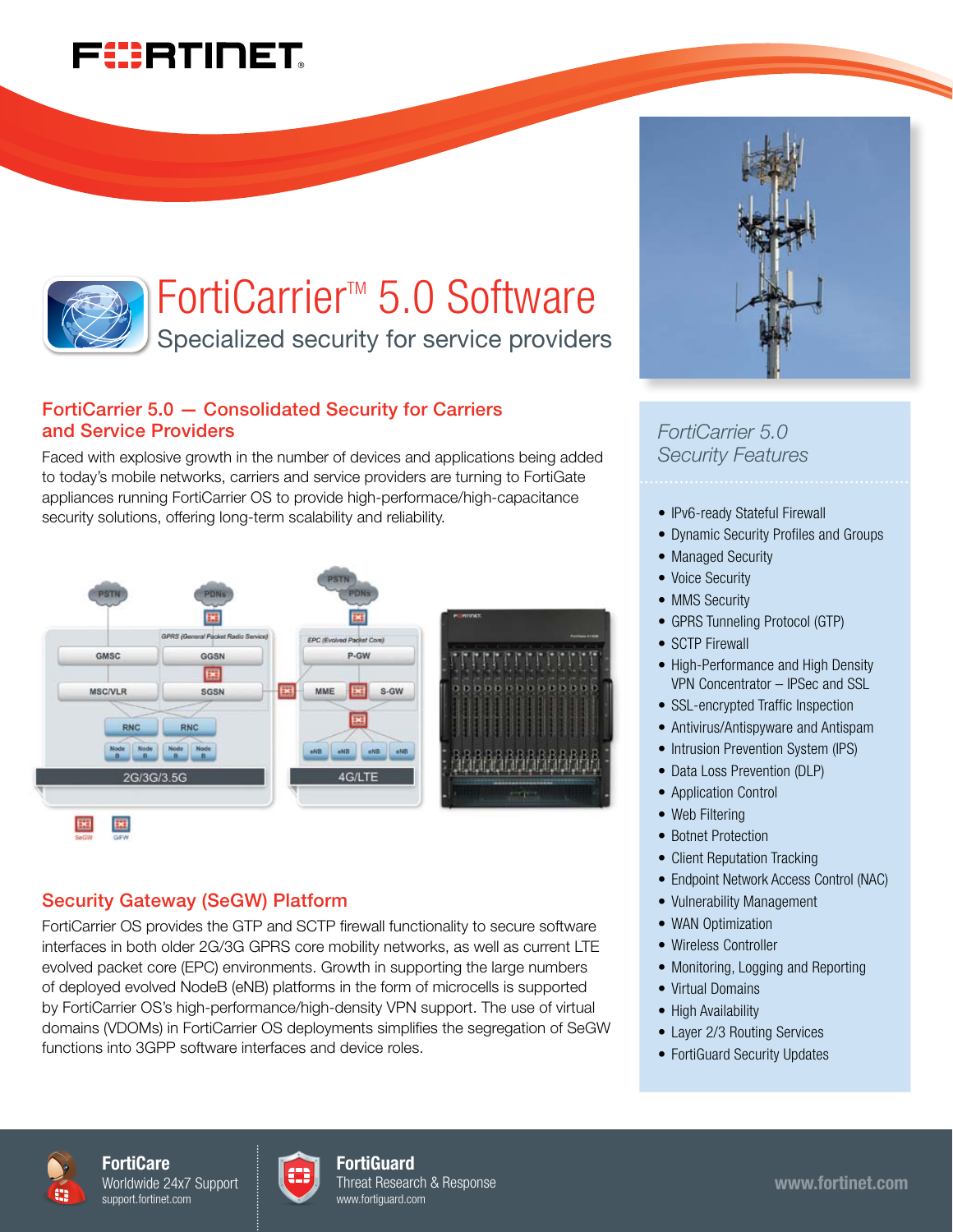## Gi Firewall (GiFW) Platform

BYOD devices accessing the Internet and other data center and cloud-based packet data networks (PDNs), combined with the performance demands of today's HPSA+, LTE, and Advanced-LTE networks, GiFW solutions need to be capable of scaling to support the security requirments of many thousands of concurrent users. FortiCarrier OS provides NGFW and UTM support for IPv4/IPv6 networks, dynamic contexting of subscribers and device-type policies. Included in FortiOS Carrier is support for MMS Scanning, which extends the content filtering, antimalware, and data leaking prevention (DLP) capabilities of FortiOS into MMS-based services.

## Simplified Management

In addition to supporting a rich set of built-in GUI/CLI-based management, including internal logging and reporting, FortiCarrier OS is fully supported by FortiManager device management and FortiAnalyzer logging and analysis platform. FortiGates running both FortiCarrier OS and FortiOS devices can be managed together within a common management environment.

## FortiCarrier 5.0 — Complete Content and Network Protection for Service Providers

Service providers including MSSPs, voice operators and mobile operators will benefit from the hundreds of securityrelated features included with FortiCarrier 5.0. As networks migrate to IPv6 and service providers expand their portfolios to unlock new business opportunities, FortiGate consolidated security appliances running FortiCarrier OS are ready to deploy and scale as needed. FortiCarrier 5.0 includes all of the security features available in FortiOS 5.0 (see FortiOS 5.0 brochure) plus additional features benefitting service providers, some of which are highlighted below:



## Mobile Provider Security

FortiGate appliances running FortiCarrier can protect mobile network infrastructures with integrated GPRS Tunneling Protocol (GTP) Firewall functionality, which includes support for GTPv2, ensuring compatibility

with a broad range of deployment scenarios. Fully integrated intrusion prevention blocks an array of GTP attacks. MMS Scanning inspects traffic on MM1/3/4/7 interfaces, and includes antivirus, flood detection, email antispam, data leakage prevention, and mobile content filtering to block phishing attacks.



## Dynamic Contexts

As their customer bases grow, carriers and services providers find themselves managing hundreds of security policies and thousands of end-users. With Dynamic Contexts, administrators can apply security

policies to end-users automatically, greatly reducing the need for manual provisioning and lowering operating expenses.



## Voice Security

The Session Initiation Protocol (SIP) Signaling Firewall included with FortiGate appliances running FortiCarrier OS protects voice infrastructure interfacing with untrusted access, peering and trunking

networks. Compatible with IP Multimedia Subsystem (IMS) and pre-IMS deployments, the FortiCarrier platform helps to ensure Quality of Service (QoS) by preventing flooding and network availability attacks. The SIP firewall integrates seamlessly with the FortiCarrier 5.0 intrusion prevention system, protecting voice infrastructure from Denial of Service (DoS) attacks and other network-based threats.

## How FortiCarrier OS is Licensed

Prior to FortiOS 5.0, running FortiCarrier OS required the use of dedicated FortiCarrier hardware models, which included the following:

- • FortiCarrier 3810A
- • FortiCarrier 3950B
- FortiCarrier 5001A-DW

Customers with dedicated FortiCarrier hardware may continue to purchase these models, as well as upgrade to FortiCarrier 5.0.

However, with the release of FortiOS 5.0, certain FortiGate models running FortiOS 5.0 can be upgraded to run FortiCarrier 5.0 with the application of a FortiCarrier Upgrade License. This is a one-time upgrade, with no additional support or recurring costs other than the initial upgrade. Currently, the FortiGate models supported by the FortiCarrier Upgrade License include:

- FortiGate 3240C
- • FortiGate 3600C
- • FortiGate 3700D
- FortiGate 3950B
- FortiGate 5001B
- FortiGate 5001C
- FortiGate 5101C
- • FortiGate VM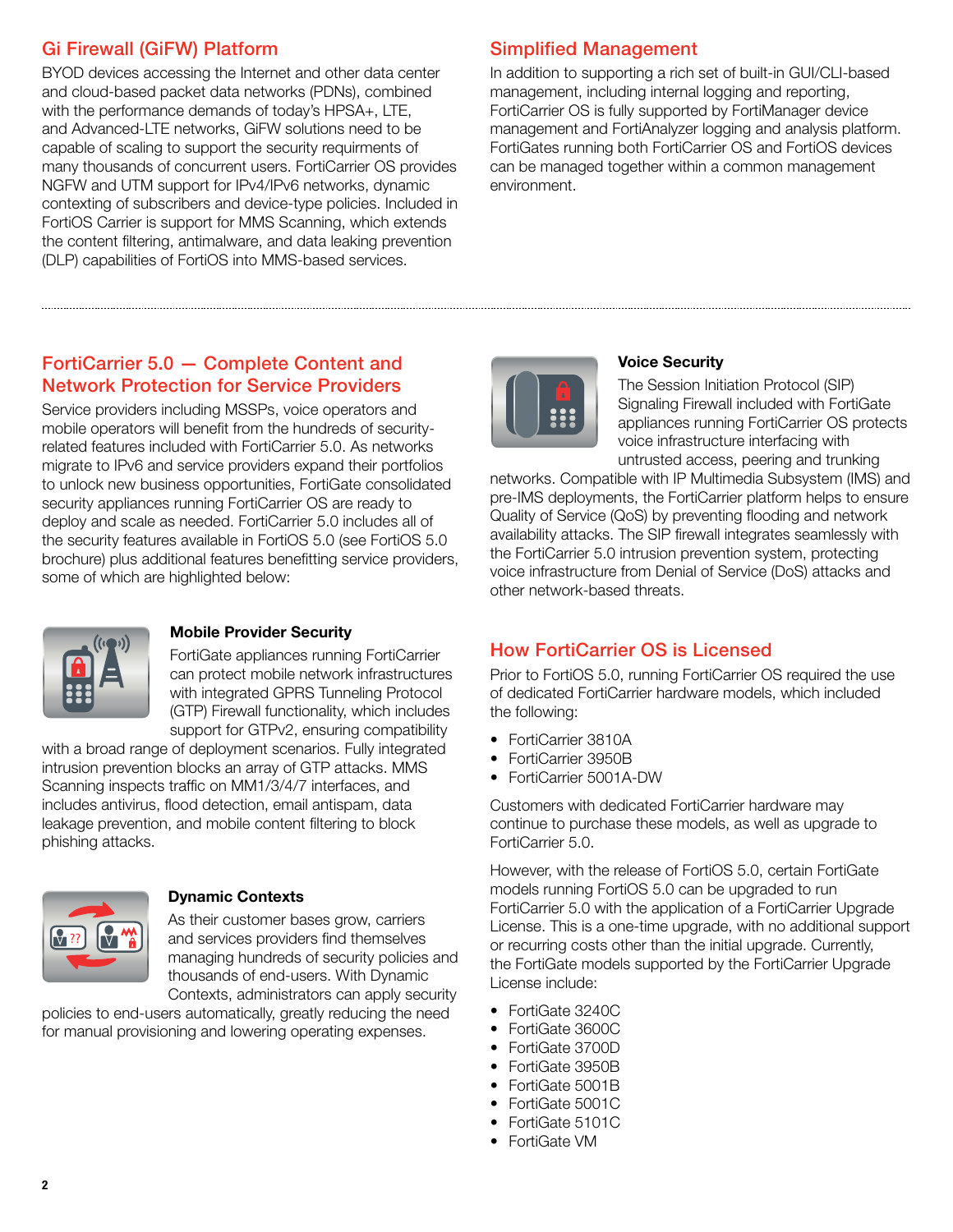## Managed Security

#### Dynamic Contexts

- Assignment of Service Policy by User (up to 600,000 users)
- Service Policy can define the settings for any of the Advanced Security Services provided by FortiOS Carrier
- **Enables Parental Control and Opt-out Services**

#### Virtual Domain (VDOM)

Support for hundreds of Enterprise Customers per Physical Blade/Appliance, scaling to thousands of Enterprise Customers per Chassis

#### Consolidated Security

- • Firewall (ICSA Labs Certified)
- **IPSec VPN (ICSA Labs Certified)**
- SSL-VPN
- Intrusion Prevention System (ICSA Labs Certified)
- Gateway Antivirus (ICSA Labs Certified)
- Web Filtering (over 2 billion URLs categorized)
- Antispam Filtering
- **Application Control (thousands of applications** categorized)
- Data Loss Prevention (DLP)
- L2 / L3 Routing with Rate Limiting
- SSL-Based Traffic Inspection
- 

#### Centralized Logging and Alerting

- Provided by FortiAnalyzer Appliances
- All Log and Alert Functions configurable per customer
- Consolidates Security and System Event Logs
- Event Correlation, Graphical Reports, Network Data Statistics

#### Centralized Management

- • Provided by FortiManager Appliances
- • Deployment Configuration / Provisioning
- **Real-Time Monitoring**
- Device & Security Policy Maintenance
- • Localized Security Content Update Server & Rating Database for Managed Devices

## Voice Security

#### SIP Signalling Firewall

- Stateful and SIP Protocol-Aware Firewall
- • Hardware Accelerated RTP Processing for Reduced Packet Loss, Packet Latency, and Jitter
- SIP Transparent (Inspect Only) & NAT (Rewrite SIP Header) Operating Modes
- Supports SIP Servers in Proxy or Redirect Operating Mode
- Configurable RTP Pinholing Support
- Supports Complex Source & Destination SIP NAT Environments (SIP & RTP Protocols)

#### SIP Signalling Firewall (continued)

- NAT IP Preservation Retains Originating IP Address for Administrative Purposes (e.g. Billing)
- SIP Tracking over Session Lifespan
- **SIP Session Failover for Active-Passive** High Availability
- SIP Session Load Balancing (via Virtual IP Load Balancing)
- Geographical Redundancy Support
- SIP Rate Limiting to Prevent SIP Server Flooding/Overload
- IP Topology Hiding of SIP & RTP Server (via NAT and NAPT)
- Configurable SIP Command Control Blocks Unauthorized SIP Methods
- Configurable SIP Blocking for Messages that Exceed Defined Maximum Header Length
- SIP Registrar Exclusively Option to Avoid Spoofing
- of Clients SIP Communication Logging to FortiAnalyzer
- Appliances
- SIP Statistics (Active Sessions, Total Calls, Calls Failed/Dropped, Call Succeeded)

#### Additional Voice Security Technologies

- Intrusion Prevention System with VoIP Protocol Anomaly & VoIP Protocol Aware Signature-Based Inspection Capabilities
- **Denial of Service (DoS) Sensor Protects Trusted** Zones from Flooding Attacks
- Integrated IPSec for Secured Tunnels Between Trusted Zones
- Virtual Domain (VDOM) Support for Additional Isolation of Infrastructure within the Same Physical Environment

## Mobile Security

#### Dynamic Security Profiles

- Assignment of Service Policy by MSISDN (Mobile Station)
- Service Policy can define the settings for any of the Advanced Security Services provided by FortiOS Carrier
- **Enables Parental Control and Opt-out Services**

#### MMS General

- Support for Multiple MMS Policy Profiles for Consolidated or MVNO Deployments
- Customizable Notification Messages (per MVNO)
- **MSISDN Header Parsing (including Cookie**
- Extraction & Hex-based Conversions for MM1/MM7 message types)
- MMS File Intercept to FortiAnalyzer Appliances for Forensic Analysis
- MMS Content Archive (Full MMS Message Archiving to FortiAnalyzer Appliances with HTTP/SMTP Transport Headers)
- **Per MSISDN & Per Mobile Station Type Reporting of** Malicious Activity via FortiAnalyzer Appliances

#### MMS Antivirus

- Monitor Only & Active Blocking Modes (per Interface Type)
- Simultaneous Malware Scanning of MM1/MM3/ MM4/MM7 Message Types
- Remove Malicious Content Only Option (allows Message Transaction to complete)
- File Type Analysis with Configurable Block or Intercept Actions (File Extension Independent)
- Configurable Retrieve Message Scanning (MM1) to Avoid Redundant Inspection
- **Per Sender Scanning with Configurable** Block/Archive/Intercept Actions
- MM1/MM7 Client & Server Comforting

#### MMS Antispam/Antifraud

- MM1/MM4 Flood Detection with Three Configurable Thresholds with Discrete Actions
- MM1/MM4 Duplicate Message Detection with Configurable Thresholds and Actions
- • Configurable Alert Notification to Administrator of Spam or Fraud Activity
- MM1/MM7 Banned Word Scoring with Configurable Block/Pass Actions

#### GTP Firewall

- Integrated Intrusion Prevention Inspection for GTP Payloads
- For Gn/Gp Interfaces (older 3GPP) and S11 & S5/S8 Interfaces (LTE)
- GTP Packet Sanity Check, Length Filtering & Type Screening
- GSN Tunnel Limiting & Rate Limiting
- GTP Stateful Inspection
- Hanging GTP Tunnel Cleanup
	- GTP Tunnel Fail-Over for High Availability
- GTP IMSI Prefix (up to 1000) & APN
- (up to 2000) Filtering
- GTP Sequence Number Validation
- IP Fragmentation of GTP Messages
- GGSN & SGSN Redirection
- Detecting GTP-in-GTP Packets

- Anti-Overbilling Together with Gi Firewall - Encapsulated Traffic Filtering with Antispoofing Capabilities - GTP Protocol Anomaly Detection and

- Handover Control to prevent Session Hijacking

- Anti-Overbilling together with Gn/Gp Firewall

3

- GTP Traffic Counting & Logging

Exploit Prevention

**For Gi Interface** 

. . . . . . . . .